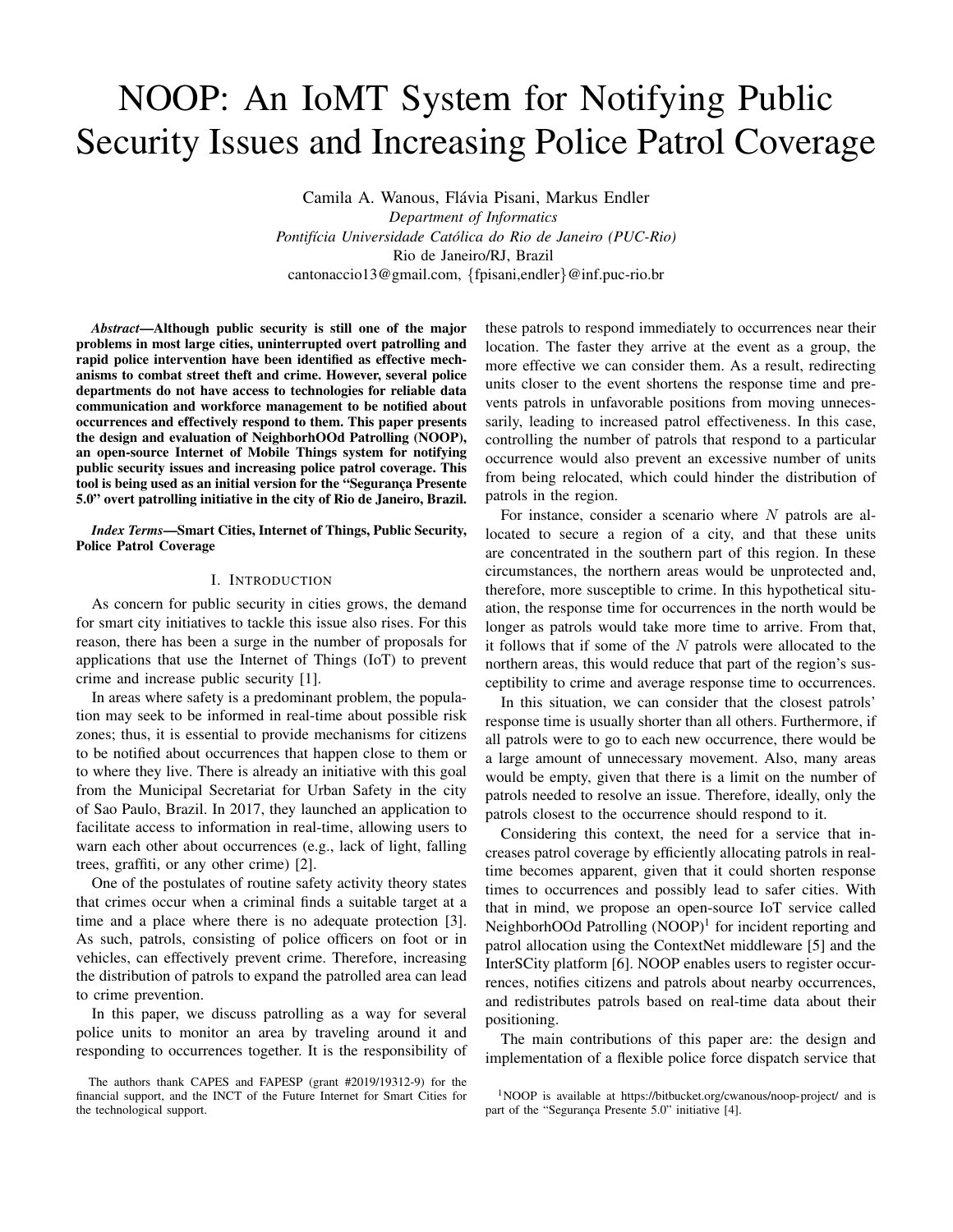aims to increase patrol coverage by relocating units based on real-time information; the evaluation of this system with simulations that help us assess the impact that relocation strategies can have on patrol coverage and unit response time; and the evaluation of the system with scalability tests that verify the performance of NOOP in situations with a large influx of occurrences.

This text is organized as follows: Section II discusses related work, Section III introduces the models we used for the system and the patrolled regions, Section IV presents the overall architecture of NOOP, Section V describes implementation details, Section VI goes over the experimental setup and test results, and Section VII gives our conclusions and possibilities for future work.

# II. RELATED WORK

In recent years, there has been much discussion related to the topics of IoT and public security. In this section, we consider some of the investigations that are more closely related to our proposal.

Du and Zhu [7] list the main research venues and technologies behind alert and emergency management systems related to urban public security. Their study calls attention to several fundamental factors for good management, such as active decision making, having technologies that ensure the operation of nodes and the network for a long time in hostile environments, and data protection. Moreover, they conclude that systems that operate in real-time increase the city's ability to withstand emergencies and reduce the damage caused by them, thus indicating the effectiveness of platforms that are similar to NOOP.

NOOP has some of the essential technologies pointed out by Du and Zhu, given that it makes active decisions for the allocation of patrols and notification of occurrences, as well as guarantees the proper operation of the network in hostile environments by using the ContextNet middleware. However, due to the simplicity of the current implementation, it offers no data protection. Still, this feature could be supported by modifying NOOP to use a version of the ContextNet protocol MR-UDP with cryptography [8], and this is a significant improvement to include in future work.

Hochstetler, Hochstetler, and Fu [3] propose a patrol strategy for smart cities to maximize the response capacity of patrols in a scenario with limited resources (i.e., the number of police officers and vehicles). In the same way as NOOP, they start from the premise that the distribution of patrols can suppress possible crimes. However, while their investigation aims to design an optimal patrol distribution strategy, NOOP focuses on presenting an effective IoT architecture for implementing an allocation scheme based on the real-time location of patrols. Given that their optimal distribution approach considers the historical crime data in a particular region, we note that NOOP could be used to collect this information.

An article by Dunnet, Leigh, and Jackson [9] with support of the Leicestershire Police, UK, states that it is crucial that police forces operate in a cost-efficient manner and that the most efficient resources be allocated to respond to incidents. Their proposed framework combines mapping and routing algorithms to create a decision process to facilitate optimal patrol selection for incident response. They tested and validated their tool with simulations and noted that it reduced response times and increased response unit availability.

Their process of dispatching patrols, much like NOOP, uses information such as quickest response time, response unit availability, and demanded coverage. On the other hand, they also use data that NOOP does not currently consider, such as predicted traffic conditions and driver qualifications. Considering that their work focuses on the dispatching method and that they intend to use real-time data to improve their algorithm in the future, we point out that NOOP could be used in conjunction with their approach.

#### III. MODEL

This section presents our approach to modeling the regions of the city and their occurrences, as well as the allocation algorithms used in the current NOOP implementation. The analysis and proposition of an optimal patrol allocation strategy are outside the scope of this paper, so there may be more efficient approaches for the region model and the allocation algorithms described.

## *A. Region Model*

NOOP considers that a region of the city is divided into areas and that each area requires only one patrol unit. While establishing this partition is essential for adopting this system, the criteria used to define the areas are flexible and different strategies can be easily implemented by simply modifying a NOOP interface called *CityAreaInterface*.

NOOP's default region division is a square split into smaller squares of equal size. The location of each area is defined by orthogonal Cartesian axes whose origin coincides with the region's lower-left limit. The sides of the areas measure one unit each, and the location of an area is defined as the center of the square that represents it. The areas are numbered for identification from left to right and from bottom to top, and the number of squares into which the region is divided is flexible.

#### *B. Occurrence Model*

The occurrences have location and type. The notifier informs both attributes, with the location being their geographical coordinates (latitude and longitude) and the type being a measure of the severity of the occurrence, which will indicate the maximum number of patrols required to resolve it (either 1, 2, or 3). The UK police forces have a similar classification [9]. Each notifier may only register occurrences in the same area where they are at the time of notification.

# *C. Patrol Allocation Algorithms*

The patrol allocation algorithms have two main functions: *CalculateNewPatrolArea* and *PatrolAllocation*, which both receive a parameter with the list of patrols in operation.

*CalculateNewPatrolArea* returns the next area to be patrolled by a unit. Therefore, every time a unit is about to start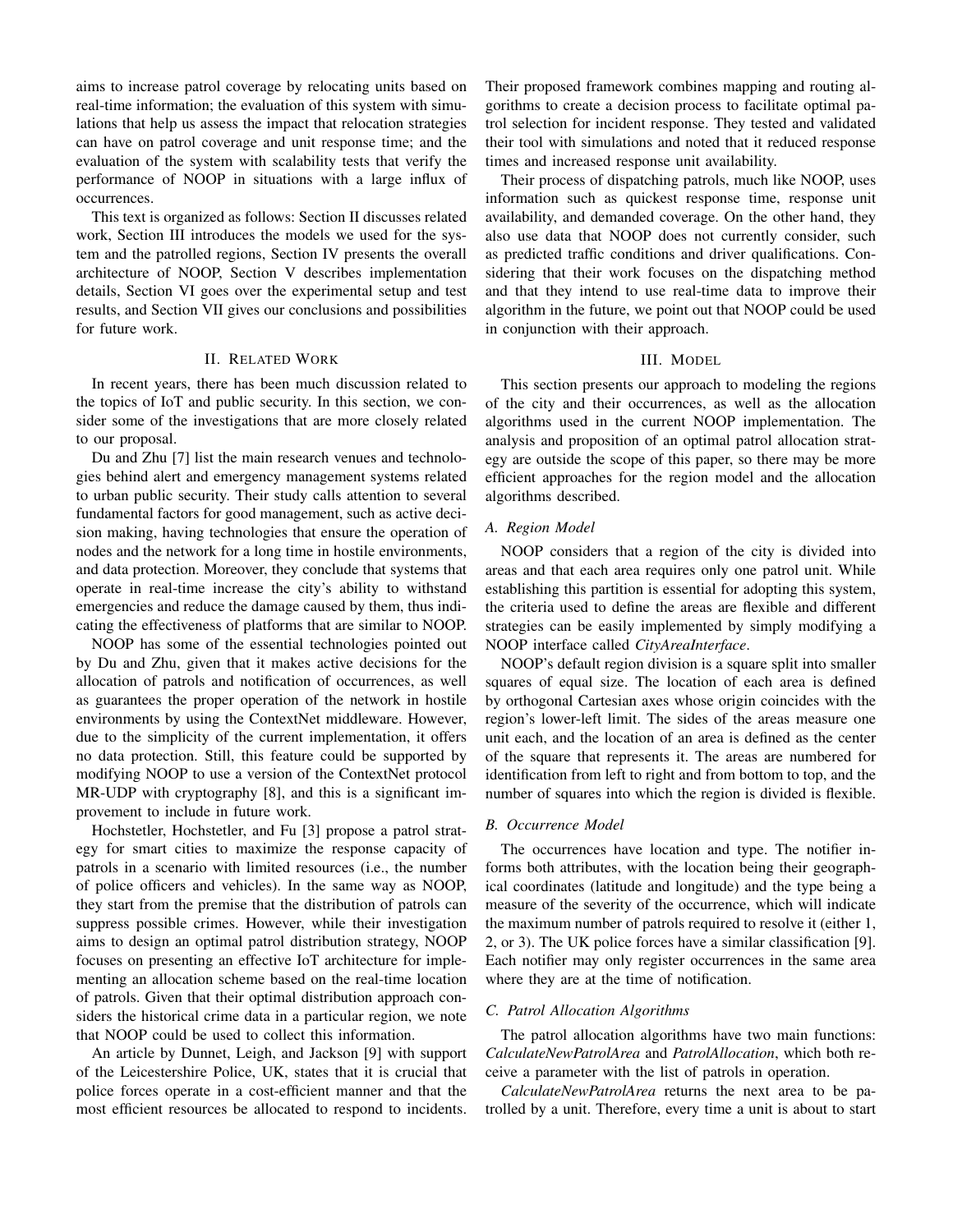a new patrol, the allocation algorithm uses this function to assign it to an area. The algorithm can also check if there are patrols that need to migrate from one area to another to achieve a better distribution. It uses *PatrolAllocation* to obtain the identification of a unit and the new area to which it should be assigned.

Like the region model, the patrol allocation algorithm is flexible and can be re-implemented through *CityAreaInterface*, which has the *CalculateNewPatrolArea* and *PatrolAllocation* methods. In this subsection, we present three allocation approaches that we used to test NOOP, called Furthest Distance (NOOP FD), Nearest Distance (NOOP ND), and Increase Cover (NOOP IC). The following notation is used:  $d(x, y)$  is the Euclidean distance between areas x and y,  $\sum_{i=1}^{N} d(x, i)$  is the sum of the Euclidean distance from an area  $\overline{x}$  to all other areas in a region of N areas, and  $C(x)$  is the set of areas covered by a patrol in area  $x$ .

*1) NOOP FD:* The *CalculateNewPatrolArea* function of NOOP FD returns an area A for which the sum of the distances to the patrolled areas is maximum. This area is furthest from the patrols, so it is the area where the response time would be the longest. Placing a patrol in this area greatly decreases the response time to occurrences that might happen in or around it. In the case of NOOP FD, the sum of these distances is calculated for all areas that do not have a patrol, and the area with the largest sum is chosen. Figure 1 illustrates a case where patrols are placed in areas 6, 10, and 13. We see that  $A = 4$ was chosen because  $d(4, 6) + d(4, 10) + d(4, 13)$  is maximum.



Fig. 1. Selecting the area that is the farthest from the patrols.

The *PatrolAllocation* function of NOOP FD uses *CalculateNewPatrolArea* to find out which area is the furthest from the patrols, selecting it as a possible new area to be patrolled. This function then pre-selects a candidate patrol for the assignment if it is in an area x such that  $\sum_{i=1}^{N} d(x, i)$ is maximum (i.e., the patrol that would take the longest to move to other areas). It then only moves the patrol from area x to A if  $\sum_{i=1}^{N} d(x, i) > \sum_{i=1}^{N} d(A, i)$ . Figure 2 shows an example where there are patrols in areas 1 and 5 and we need to verify if either of them can be assigned to area 15. The patrol in area 1 was pre-selected for assignment because  $\sum_{i=1}^{N} d(1,i) > \sum_{i=1}^{N} d(5,i)$ . It then was moved to area 15, as  $\sum_{i=1}^{N} d(1, i) > \sum_{i=1}^{N} d(15, i).$ 



Fig. 2. The patrol in area 1 is pre-selected and moves to area 15.

*2) NOOP ND:* NOOP ND uses the same *CalculateNewPatrolArea* function as NOOP FD to both select the next area to be patrolled and to pre-select, in the *PatrolAllocation* function, the target area of the assignment  $(A)$ . Nevertheless, the *PatrolAllocation* of NOOP ND pre-selects the patrol closest to A as a candidate for migration in order to reduce the time units spend moving between areas. If this patrol is in an area  $x$ , the function chooses to perform the migration from  $x$  to  $A$ if  $\sum_{i=1}^{N} d(x, i) > \sum_{i=1}^{N} d(A, i)$ .

*3) NOOP IC:* NOOP IC seeks to maximize the cardinality of the set of areas covered by patrols. Areas covered by a given patrol are the area where the patrol is located and the ones that are adjacent to it. For example, in Figure 3, the patrol positioned in area 11 is neighboring areas 6, 7, 8, 10, 12, 14, 15, and 16. Thus, these areas are part of  $C(11)$ , and the cardinality of the set is  $|C(11)| = 9$ . In NOOP IC, the *CalculateNewPatrolArea* function returns the area A with the lowest index that maximizes the cardinality of the set of covered areas (area 6 in the example of the figure).

| 1 u    | 1 u            | 1 u               | 1 u             |                |
|--------|----------------|-------------------|-----------------|----------------|
| 13     | 14             | $\left(15\right)$ | 16              | 1 u            |
| 9      | 10             | ♦                 | $\overline{12}$ | 1 <sub>u</sub> |
| 5      | 6              | 7                 | 8               | 1 u            |
| P      | $\overline{c}$ | 3                 |                 | 1 u            |
| (0, 0) |                |                   |                 |                |

Fig. 3. Selecting the area A that maximizes  $|C(A)|$ .

The NOOP IC *PatrolAllocation* function uses *Calculate-NewPatrolArea* to determine which area would maximize the cardinality of the set of covered areas if it had a patrol in it and then selects this area as a possible next assignment. The patrol whose migration maximizes the cardinality of the set of areas covered by all patrols is pre-selected. Figure 4 shows an example where there are patrols in areas 5 and 16, and we need to verify if one of them should be assigned to area 6. In Scenario 1 (patrol in area 5 migration), we have that  $C(6) + C(16) = 12$  and in Scenario 2 (patrol in area 16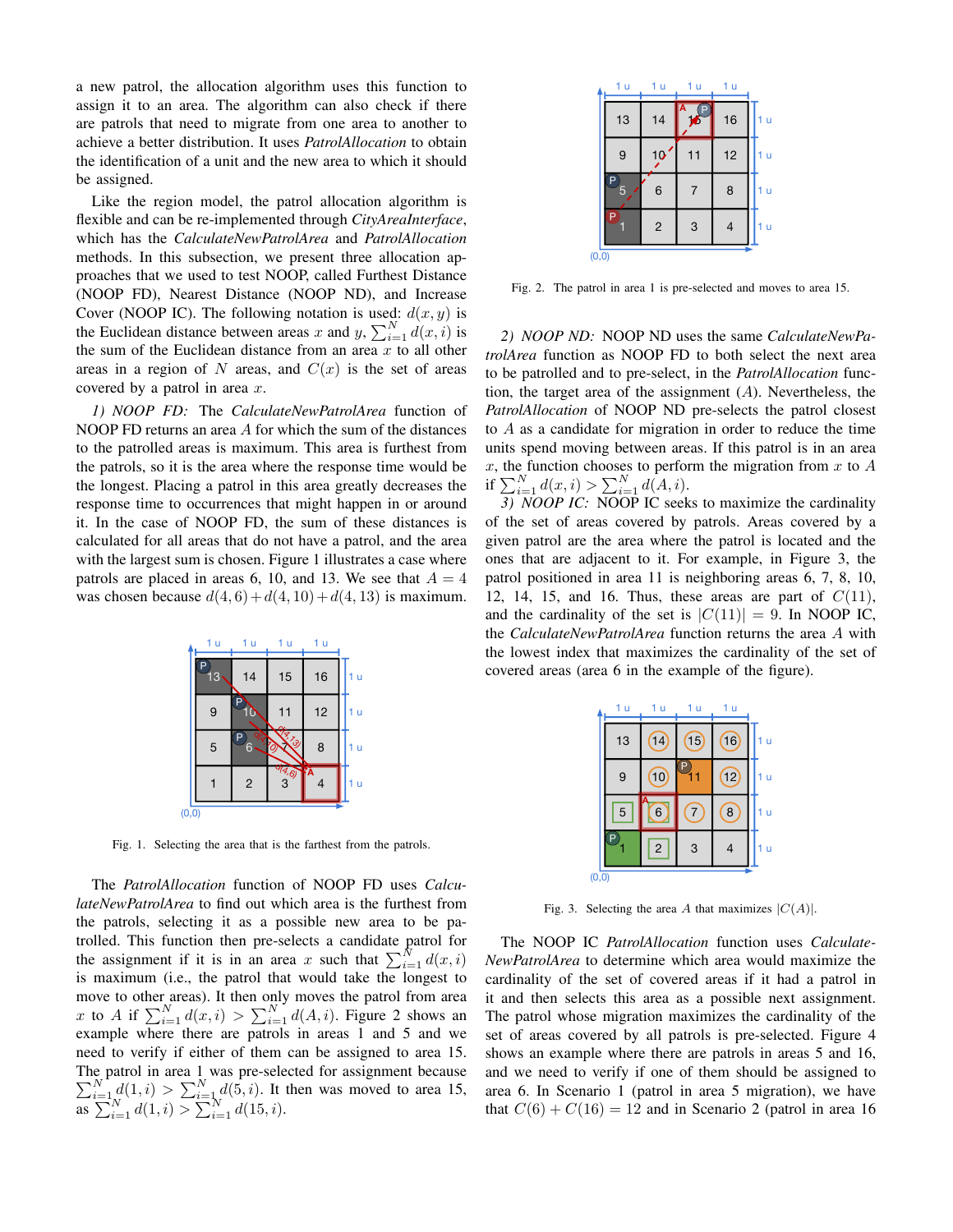migration),  $C(5) + C(6) = 9$ . Therefore, the patrol in area 5 is pre-selected for moving. The cardinality of the set of covered areas after the migration is then calculated, and if it is greater than the set without the migration, the migration is performed. In the example,  $|C(6) + C(16)| > |C(5) + C(16)|$ , so the patrol moves from area 5 to 6.



Fig. 4. The patrol in area 5 is pre-selected and moves to area 6.

# IV. NOOP ARCHITECTURE

This section presents the architecture of the NOOP system and the main technologies we used to develop it. Figure 5 illustrates a simplified version of this architecture, which is composed of five main entities: NOOP Resident, NOOP Patrol, ContextNet, NOOP Monitor, and InterSCity. NOOP Resident and NOOP Patrol are distinct types of mobile users that can dynamically connect and disconnect from the system. NOOP Monitor is the service responsible for the notification of incidents and patrol allocation. The ContextNet middleware performs the communication between the mobile elements and the service. NOOP Monitor records all activities on the InterSCity platform.



Fig. 5. NOOP architecture.

## *A. ContextNet*

The ContextNet project [5] aims to provide context services for large-scale pervasive applications like online monitoring and mobile entity coordination. Figure 5 shows the communication layer of ContextNet, which is implemented using SDDL [10], and the other services and extensions that are built as software modules on top of it. The figure also displays the four services used in the implementation of NOOP: Gateway, Group Definer Patrol, Group Definer Resident, and NOOP Monitor.

The Gateway is responsible for defining connection points with the mobile nodes, managing various mobile node connections, and sending messages from the nodes to the services and from the services to the nodes. The communication between the Gateway and the mobile nodes is done via a two-way MR-UDP connection.

ContextNet's architecture allows unicast, groupcast, and broadcast communication between services and mobile nodes. The Group Definer Patrol and Group Definer Resident services are responsible for using context information to designate in real-time the groups to which each Patrol and Resident node belong, respectively, and then transmitting the composition of these groups to the Gateway. With this definition in place, the Gateway can address groupcast messages to the mobile nodes.

## *B. InterSCity*

The InterSCity platform [6] is an open-source project designed to give technical support to the development of smart cities. Its main objective is to provide high-level services and APIs to facilitate the development of new city services, bringing together key technologies such as IoT, Big Data, and cloud computing. InterSCity adopts a microservice-based architecture created to handle the integration of large amounts of devices and data, thus being able to provide scalable services for entire cities.

The platform defines a city resource as a logical concept that encapsulates a physical entity that is part of the city, such as cars, buses, traffic lights, and light poles. Such resources have functional capacities and attributes (e.g., location and description), called capabilities. Table I has a description of the capabilities of the three NOOP InterSCity resources: Patrol, Resident, and Occurrence.

The state diagram of Figure 6 displays the possible values for the Position capability of the Patrol resource and the events that lead to each of them. Before starting, the Patrol is in the "Request Area" state. Upon receiving an area from the Monitor, it transitions to the "To Area" state and remains there while moving to the area to which it was assigned. If it does not receive any notification of an occurrence while moving to the designated area, the Patrol transitions to the "On Area" state and starts patrolling there. Otherwise, it transitions to the "To Occurrence" state.



Fig. 6. State diagram for the Position capability of the Patrol resource.

While in the "On Area" state, the Patrol may receive a new area from the Monitor and transition back to the "To Area" state. It may otherwise receive a notification about an occurrence and transition to the "To Occurrence" state.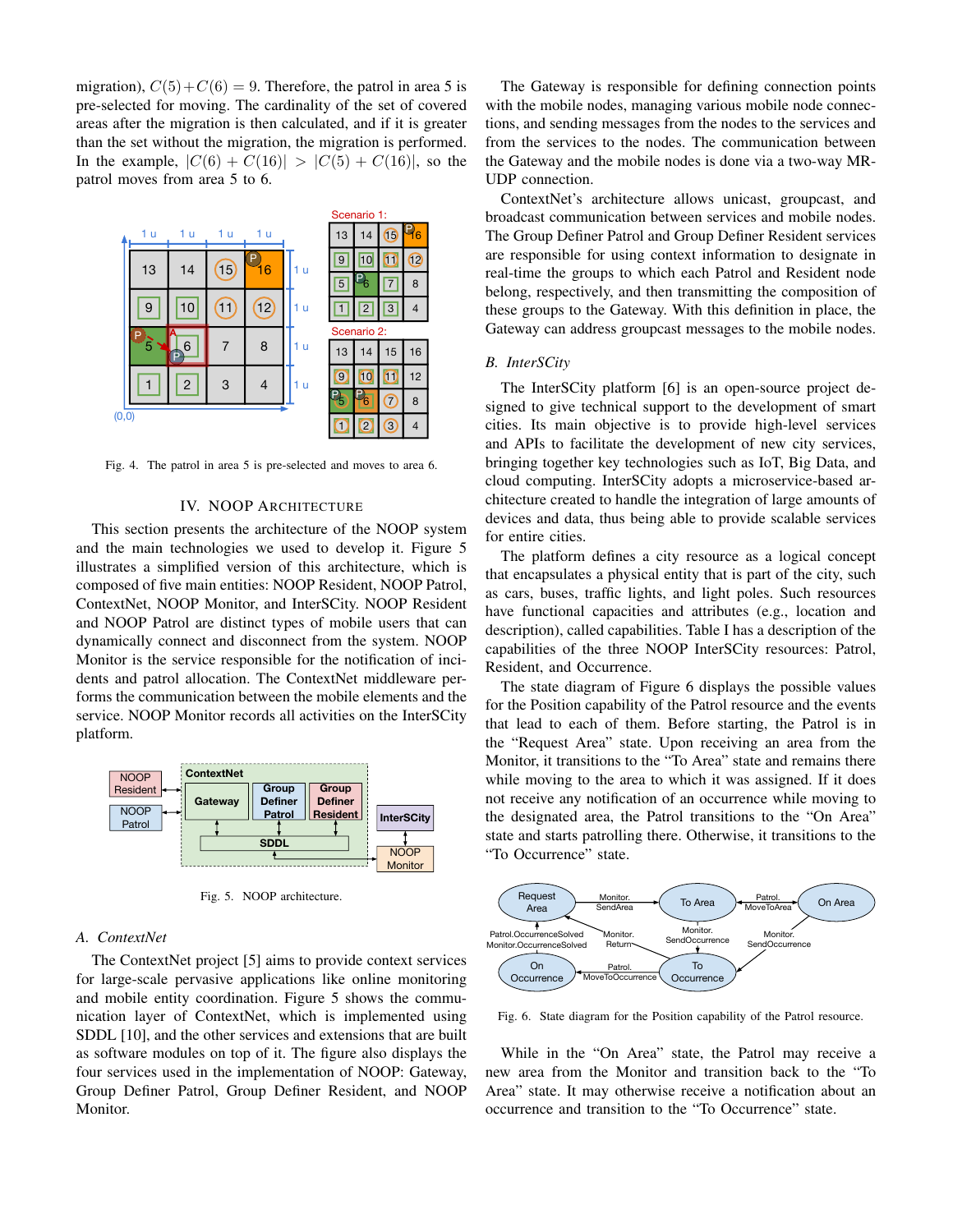| Capability<br><b>Resource</b> |                              | <b>Description</b>                                        |  |
|-------------------------------|------------------------------|-----------------------------------------------------------|--|
| AreaID                        | Patrol, Resident, Occurrence | Area designated for a patrol or a resident's domicile     |  |
| OccurrenceID                  | Patrol                       | Identification of the event to which a patrol is assigned |  |
| Latitude/Longitude            | Patrol, Resident             | Element's geographical coordinates                        |  |
| Position                      | Patrol                       | State of a patrol, see Figure 6                           |  |
| <b>NotifierID</b>             | Occurrence                   | Identification of the element that reported the event     |  |
| Situation                     | Occurrence                   | Situation, resolved or not, of the occurrence             |  |
| Type                          | Occurrence                   | Type of occurrence                                        |  |

TABLE I NOOP'S INTERSCITY CAPABILITIES AND RESOURCES.

A Patrol remains in the "To Occurrence" state while moving to the occurrence. If it does not receive any return orders from the Monitor while moving, the Patrol transitions to the "On Occurrence" state. If it receives a return order, it transitions back to the "Request Area" state and starts a new patrol. A Patrol transitions from "On Occurrence" to "Request Area" when it resolves the occurrence to which it was assigned. As all patrols notify the Monitor at each state transition, the Monitor has enough information to allocate Patrols considering the position of all Patrols in the system.

Finally, the InterSCity platform provides the history of the resources registered in it over time and is therefore used to register and store all NOOP resource activities. The records of each InterSCity resource are updated whenever any capabilities, except "Latitude" and "Longitude", change. It also allows real-time queries to this history, enabling activity analysis at any time at which NOOP is operating. As the platform records the values of each capability over time, it can be used to obtain information about events such as registration of new residents and patrols, assignment of patrols to areas, changes in the state of patrols, which patrols responded to an occurrence, and the notification and resolution of occurrences.

#### *C. NOOP Components*

Figure 7 shows the main interactions between the entities that compose NOOP. The five types of components in the system are city residents that operate entities called Resident, patrols that operate entities called Patrol, a service called Monitor, and two Group Definer services from ContextNet (one for Patrols and another for Residents).



Fig. 7. Diagram for the interaction of NOOP entities.

Each component has a different function. Residents move freely around the region and periodically send their location to Group Definer Resident, in addition to sending the location of their homes and new occurrences to the Monitor. Patrols periodically send their location to Group Definer Patrol and send new occurrences, the state of old occurrences, and area requests to the Monitor. Moreover, they move to new areas or patrol inside areas indicated by the Monitor, as well as moving to occurrences and resolving them. The Monitor recalculates the areas patrolled by each Patrol from time to time to increase the distribution of units across the region. It sends occurrence state notifications to groups of Residents and Patrols, responds to area requests made by the Patrols, ensures that no more Patrols than necessary are sent to a particular occurrence, and records events in InterSCity.

The figure also illustrates the exchange of "Area" messages between a Patrol and the Monitor that occurs during the allocation of the Patrol. Before Patrols start patrolling, they request an area to the Monitor. The Monitor receives the request, calculates which area of the region is most unprotected from the positioning of the other patrols, returns the area that should be patrolled next, and records the Patrol in InterSCity. Once the Patrol receives the assignment, it begins to move towards the area and notifies the Monitor that it is on the move. When the migration is complete, the Patrol notifies the Monitor that it is in the designated area and begins patrolling. The Monitor receives the notification and updates Patrol's InterSCity record.

As occurrences happen, Patrols are displaced to respond to them, which leaves some areas uncovered. To minimize this, the Monitor uses the current patrol positioning to recalculate periodically the areas that should be patrolled, notifies the Patrols of their new assigned areas, and updates the Patrols' records in InterSCity.

In NOOP, each area of the region represents a group, and Patrols and Residents belong to the group of the area where they are currently located. Furthermore, Residents also belong to the group of the area in which they reside. As shown in Figure 7, the Group Definer Patrol and the Group Definer Resident receive as context information the location of the Patrols and Residents, respectively. From this location, the Group Definer uses the Region Model to define which areas and groups each of the Patrols and Residents belong to, thus enabling the Monitor to send groupcast messages.

Also in Figure 7, it is possible to see the exchange of "Occurrence" messages between the Monitor and a Patrol or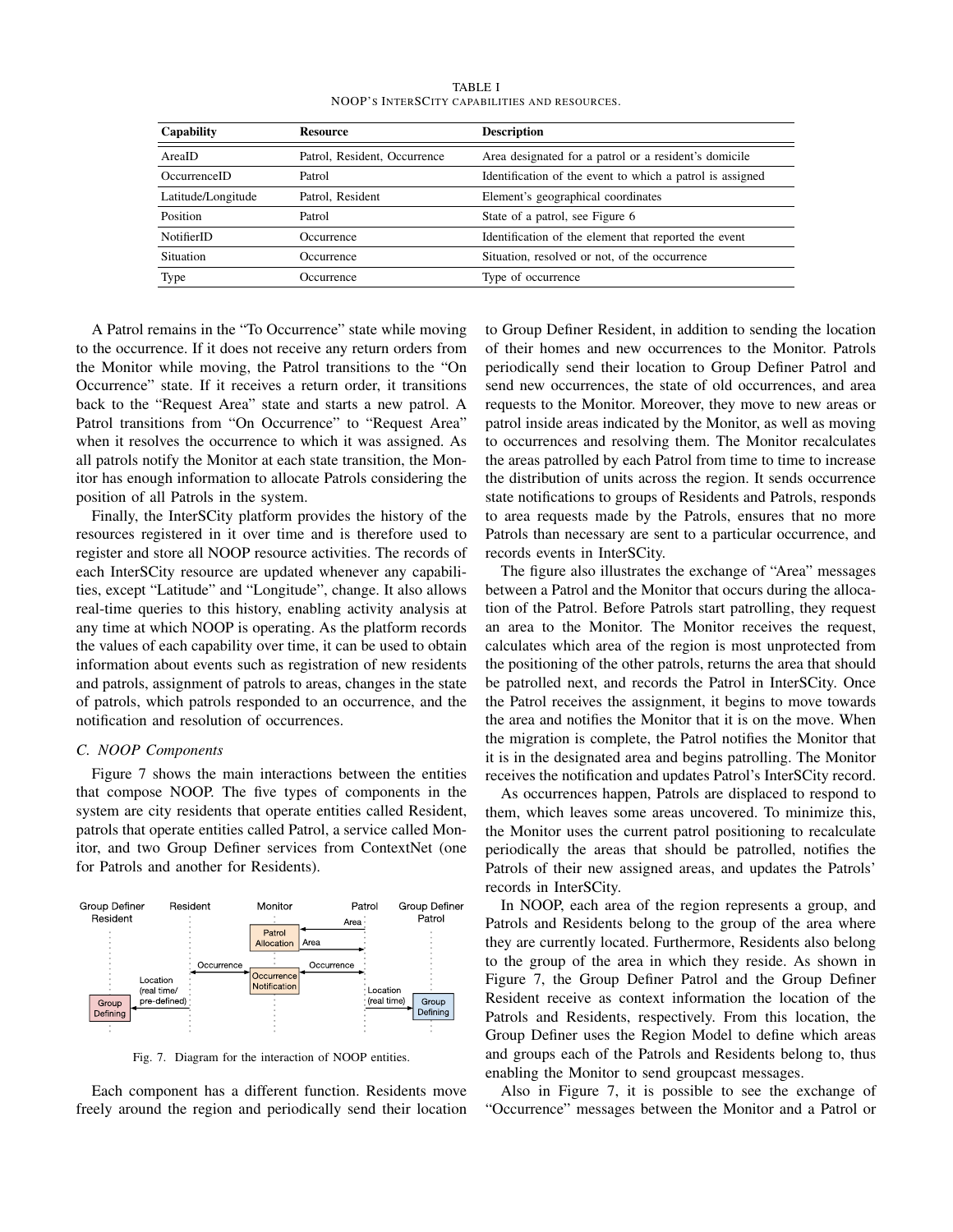Resident. At any time, Patrols and Residents can notify the Monitor about an event by sending a "Occurrence" message containing the location and type of the occurrence. If the notifier is a Patrol, they begin to resolve the occurrence soon after the notification. When the Monitor receives an occurrence, it records it in InterSCity, uses its location to determine which groups of Patrols and Residents should receive a notification about it, and then notifies them. If the notifier is a Patrol, the Monitor records that there is already a patrol resolving the occurrence.

If a Patrol receives an occurrence report and is not already resolving another occurrence, it begins to move towards it and notifies the Monitor that they are on the move. The Monitor receives the notification and checks whether there are enough Patrols either on the way or already on the occurrence. If there are, the Monitor gives an order for the Patrol to return. The Patrol receives the return order and requests a new area to the Monitor. When a Patrol arrives at an event, it notifies the Monitor of its arrival. The Monitor receives the Patrol's position and updates the Patrol's InterSCity record.

After a Patrol resolves an occurrence, it notifies the Monitor that the occurrence has been resolved. The Monitor receives the notification, updates the InterSCity incident record, and then determines which Resident groups should receive a notification about the solution and notifies them. The notifications are sent to all Residents who reside or who are momentarily located in the same group as the occurrence and to Patrols located in the same group or in groups neighboring the occurrence (i.e., Patrols in the areas neighboring the area in which the occurrence is located).

If the Monitor knows about an occurrence but has not received a notification saying that Patrols are responding to it, it will forward the occurrence notification to all the Patrols. If all patrols are busy at the time this second notification is sent, the occurrence will go unanswered.

#### V. IMPLEMENTATION

This section provides details about the implementation of NOOP's components using the Java language. We considered that: the communication channels are secure, there are no failures in the nodes, there is no loss or duplication of messages, and there is no guarantee of finite delays or ordered message delivery. Exploring these issues is left as future work.

All NOOP components use a library called *noop-data* that contains the following classes: *Area*, which defines the attributes and methods of an area; *DataType*, which enumerates the types of system messages; *Location*, which defines the attributes and methods of a location; *NoopJASONData*, which standardizes the message content format; *CityAreaInterface*, which represents the city region according to the model described in Section III; and *PatrolPosition*, which enumerates the possible Patrol states.

Resident and Patrol are mobile nodes. All communication between them and the Gateway is carried out with the help of *ClientLib*. To do this, they must implement the *NodeConnectionListener* interface, which contains methods for notification of connection and disconnection to the Gateway, as well as notification of the arrival of new messages sent by the Gateway. Mobile nodes create a *MrUdpNodeConnection* and place themselves as listeners to the Gateway to establish a connection to the Gateway and send messages.

A Resident sends *SendLocationTask* to be executed by a thread pool every five seconds, which sends their location information to the Gateway. To simulate a citizen's behavior, two other threads, *ResidentMoveTask* and *SendOccurrence-Task*, are also scheduled to run every five and ten seconds, respectively. *ResidentMoveTask* simulates the movement of the citizen through the region following the model described in Section III and *SendOccurrenceTask* simulates the observations of occurrences by the Resident with a certain probability each time it is executed.

Patrol, like Resident, sends its location with a *SendLocationTask* thread every five seconds. To simulate a patrol's behavior, *SendOccurrenceTask* is also scheduled to run every ten seconds. It simulates Patrol observations of occurrences with a certain probability each time it is executed. Also, for simulation purposes, we implemented the *PatrolMove* class, which is used by Patrols to simulate the migration to areas and occurrences following the model described in Section III.

The Monitor is the most complex component of the system. It implements the *UDIDataReaderListener* interface that contains methods for notifying the arrival of new messages sent by the Gateway. The *UniversalDDSLayerFactory* class is instantiated to create the connection to the Gateway and send messages to it. To connect to InterSCity, the *Connection-InterSCity* class is instantiated and becomes responsible for sending requests and returning their results. The *MonitorData* class is responsible for the formulation of the request syntax, which is specific to NOOP. To periodically recalculate the areas patrolled by each Patrol, the Monitor programs a *Patrol-AllocationTask* thread to be executed every thirty seconds by a thread pool. *PatrolAllocationTask* is responsible for running the reallocation algorithm described in Section III.

Group Definer Resident and Group Definer Patrol instantiate a GroupDefiner that connects to the Gateway and receives the context messages. It also implements the *GroupSelector* interface that is responsible for the algorithm that determines the group composition. Both Group Definers have similar implementations, diverging only in the determination algorithm and the *getGroupType*, a *GroupSelector* interface method that returns the group type.

## VI. EXPERIMENTS

This section describes the experimental setup and results of the tests we made to assess the effectiveness and scalability of NOOP. Hardware test setup comprised one real computer running one ContextNet Gateway in one process; two Group Definers, each in a different process; and mobile nodes (Patrols and Residents). The mobile nodes were simulated in a Thread Pool, where each one was allocated in a thread and scheduled to send simulated coordinates through MR-UDP to the Gateway periodically.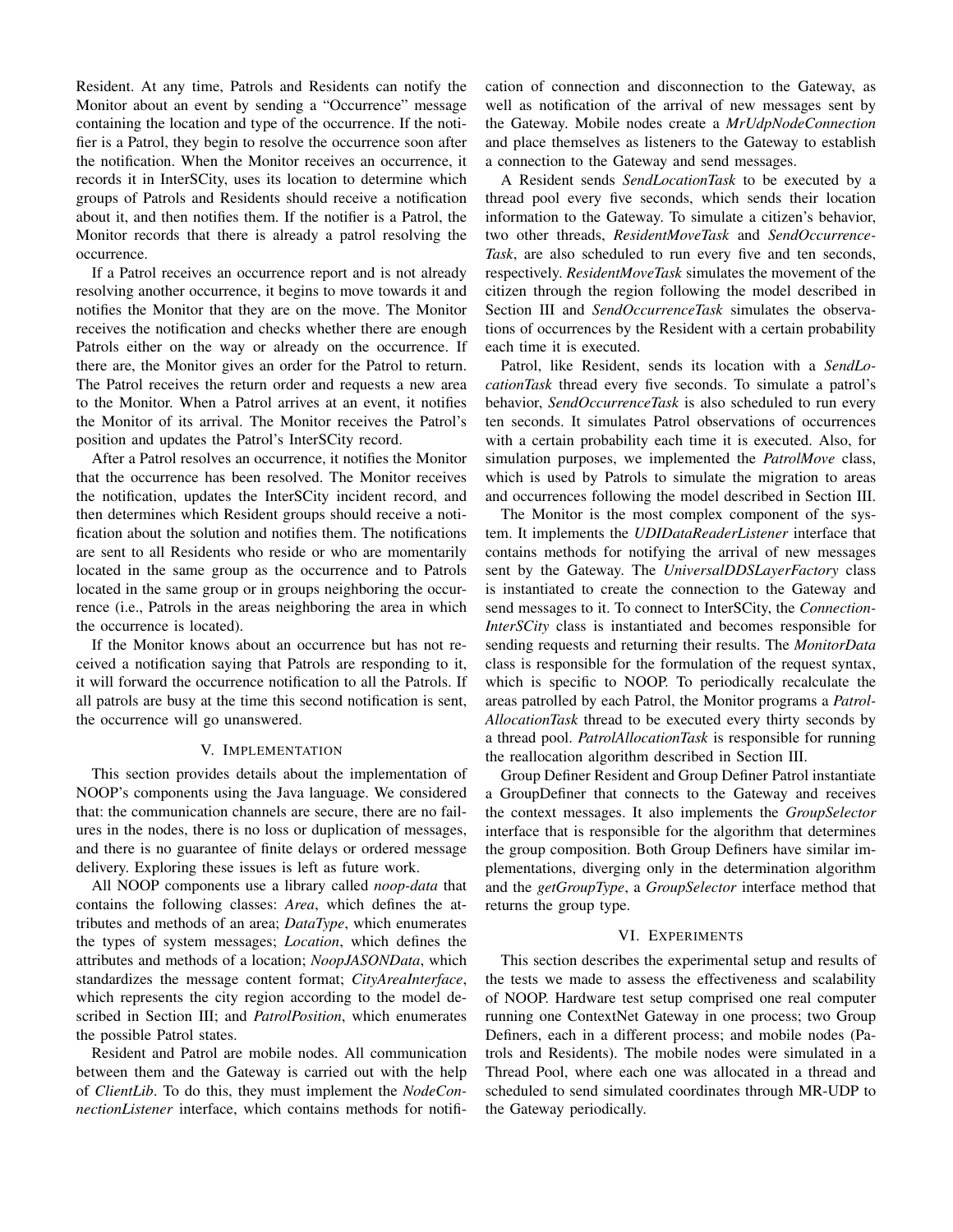# *A. Effectiveness Tests*

This subsection describes the tests we performed to verify the effectiveness of adding group reporting and a patrol allocation algorithm to a patrolling system. We used the following metrics: the average time between recording an occurrence and all patrols arriving at its location ( $TimeAR$ ); the average time between recording an occurrence and the first patrol arriving at its location (TimeFR); and the percentage of the time of operation in which a patrol is effectively patrolling (**EffePatrol**), that is, the time when a patrol is not on the move or resolving an occurrence. It is important to evaluate both TimeAR and EffePatrol as there are occurrences that need more than one patrol to be solved, as explained in Section III-B.

*1) Experimental Setup:* We used the data from a study [11] made by the Institute of Public Safety of Rio de Janeiro, Brazil, to estimate the frequency of occurrences in a  $16 \text{ km}^2$  neighborhood in the South Zone of the city of Rio de Janeiro. Following the numbers of this study, we simulated a frequency of eight occurrences per hour, with four patrols running on all tests.

To compare the effectiveness of NOOP in different patrol configurations, we tested two regions of different sizes, one simulating  $16 \text{ km}^2$  divided into 16 areas and another simulating  $25 \text{ km}^2$  divided into 25 areas. This last simulation represents a scenario with a greater scarcity of resources than the first, given that the same number of units patrols a larger area. Each patrol and resident randomly move through the territory, changing their direction every five seconds with a probability of 50%. In all cases, we considered that the patrols and the residents are moving to the occurrences on foot at 9 km/h.

We designed five scenarios: the first without using any NOOP functionalities (WN), the second using group reporting (GR), the third using group reporting and NOOP FD (GR+FD), the fourth using group reporting and NOOP ND (GR+ND), and the fifth using group reporting and NOOP IC (GR+IC). We analyzed all scenarios for the 16-area region and, for simplicity, only WN, GR, and GR+IC for the 25-area regions. We used the same set of fifteen different shifts (i.e., work periods) to test all scenarios. Each of these shifts has a sequence of eight randomly generated occurrences, where each occurrence consists of the area where it is located and its type.

*2) Experimental Results:* Figure 8 has examples of the effectiveness test results we obtained for the average arrival time of all patrols. As these times were simulated, we present them as "time units" (t.u.).



Fig. 8. Examples of tested scenarios for TimeAR (lower is better).

We can see that there are cases, such as 16-area Scenario 2 and 25-area Scenario 1, where adding group reporting by itself or with an allocation algorithm improves **TimeAR**. However, there are also cases, such as 16-area Scenario 1 and 25-area Scenario 2, where WN presents better results.

When considering all tested 16-area scenarios, we observed that in 68.33% of cases, GR outperformed WN, with GR+FD, GR+ND, and GR+IC being faster than WN in 68.33%, 70.00%, and 78.33% of cases, respectively. For 25-area tests, we see that GR and GR+IC presented better results than WN in 57.98% and 89.08% of cases, respectively. Furthermore, we point out that only 5.83%, 5.00%, 5.83%, 3.33%, 8.40%, and 0.84% of cases presented results that had response times over twice that of WR for 16-area GR, GR+FD, GR+ND, and GR+IC and 25-area GR and GR+IC, respectively.

Figure 9 shows the average results considering all tested scenarios (i.e., fifteen shifts with eight occurrences each). We see that for both 16 areas and 25 areas, TimeAR is, on average, better when using one of the NOOP strategies than with WN. Moreover, for 16 areas, GR, GR+FD, GR+ND, and GR+IC decrease TimeAR to less than half when compared to WN in 32.50%, 44.17%, 46.67%, and 43.33% of cases, respectively, while GR and GR+IC do the same in 15.13% and 52.10% of cases, respectively.



Fig. 9. Average time of patrol arrival (lower is better).

On the other hand, when we look only at TimeFR, we see that on average WN presents the best results. Nevertheless, we point out that using NOOP usually does not lead to a large increase in this metric, given that in 56.67% (GR), 60.83%  $(GR+FD)$ , 65.00%  $(GR+ND)$ , and 59.17%  $(GR+IC)$  of cases for 16 areas and in 55.83% (GR) and 71.67% (GR+IC) of cases for 25 areas, the value of **TimeFR** is up to  $1.1 \times$  that of the result for WN.

Figure 10 shows that using NOOP increased the **EffePatrol** metric in all tested scenarios when compared to the WN baseline. In particular, we highlight the case of GR+IC for 16 areas, which reached 52.64% of effective patrolling time while WN presented only 13.87%. For the 25-area region, EffePatrol for WN was 8.7% and we see that adding simply GR or GR+IC more than triples the percentage of time that patrols are in operation.